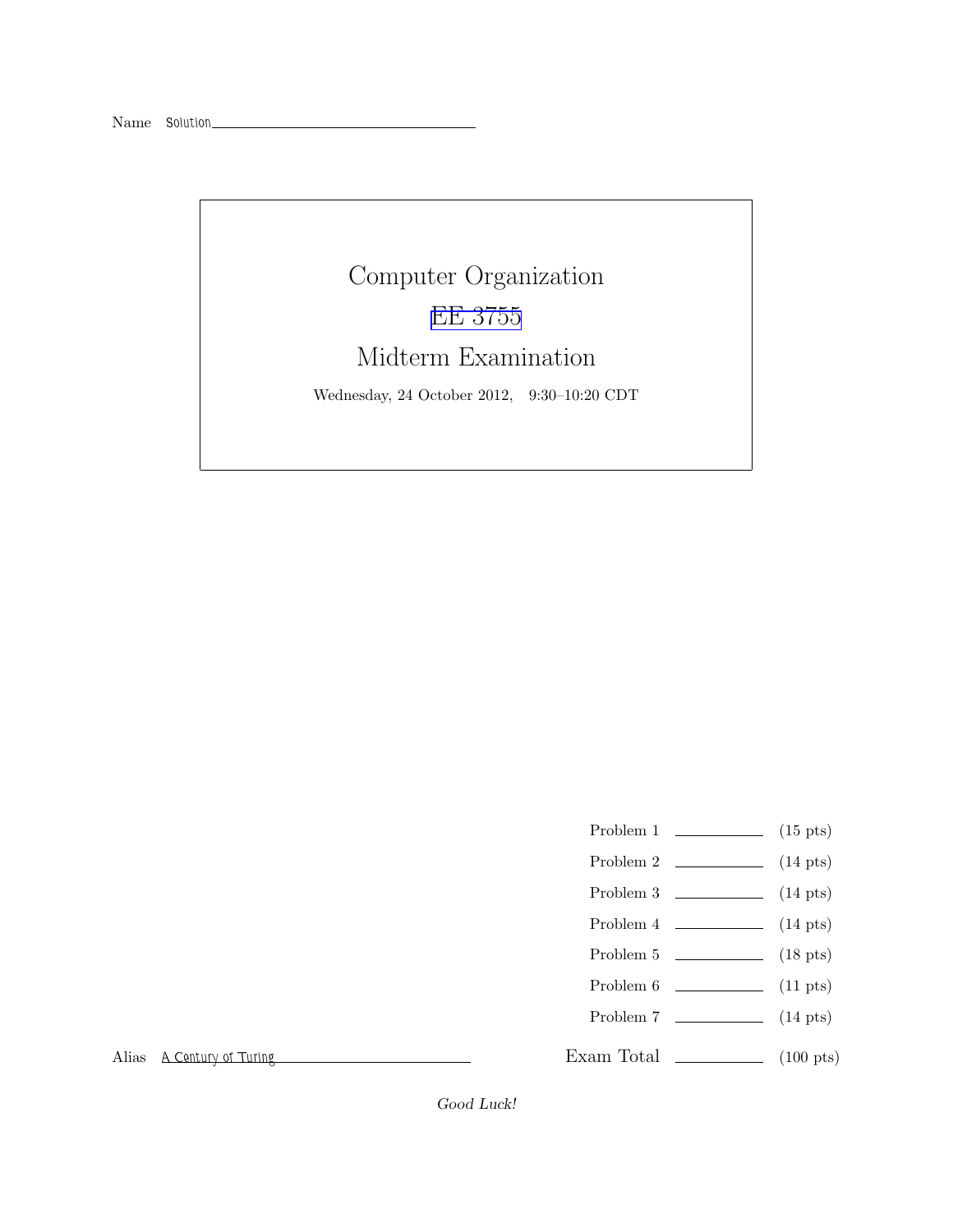Problem 1: [15 pts] Consider the module below:

```
module module1(x,y,a,b,c);
   input a, b, c; output x, y;
  wire t1, an;
  not n1(an, a);
   and a1(t1, an, b);
  or o1(x, t1, c);
  and a2(y, t1, c);
endmodule
```
(*a*) Draw a logic diagram corresponding to the module. Don't optimize.

 $\triangledown$  Logic diagram of module1.

*Solution appears below.*



(*b*) Complete the module below so that it performs the same operation as module1 but is in implicit structural form.

 $\triangledown$  Implicit structural form of module1.

```
module module1(x,y,a,b,c);
   input a, b, c; output x, y;
// SOLUTION
assign x = !a & b || c;
```
assign  $y = !a$  & & b & & c;

endmodule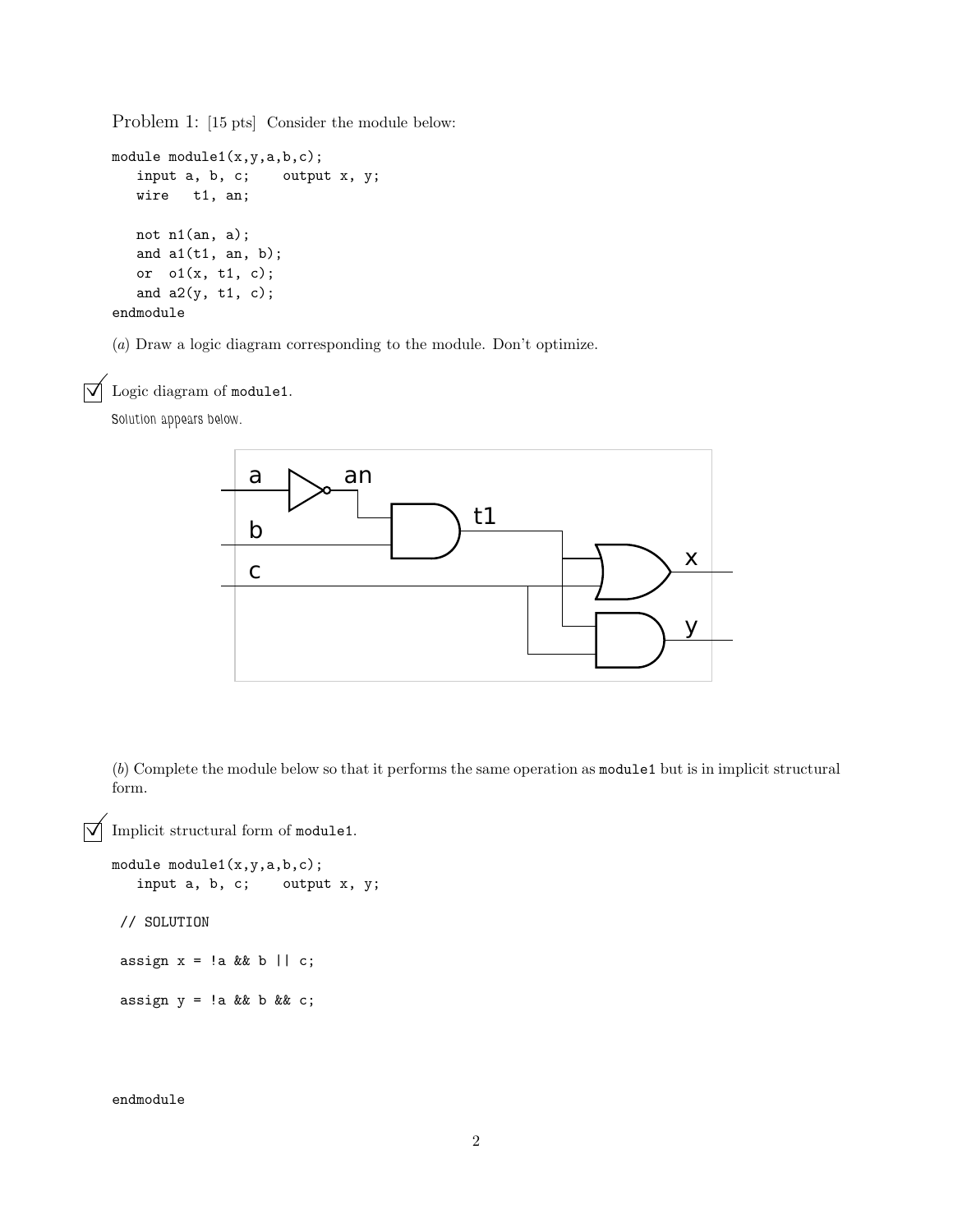Problem 2: [14 pts] Appearing below is a Verilog description of a two-level adder used in Homework 2.

```
module adder_r4_c3(sum,a,b);
  input [11:0] a, b; 			 output [12:0] sum;
  wire [2:0] P, G, carry, CO;
  ripple_4_block ad0(sum[3:0], CO[0], a[3:0], b[3:0], carry[0]);
  ripple_4_block ad1(sum[7:4], CO[1], a[7:4], b[7:4], carry[1]);
  ripple_4_block ad2(sum[11:8], CO[2], a[11:8], b[11:8], carry[2]);
  gen_prop_4 gp0(G[0], P[0], a[3:0], b[3:0]);
  gen_prop_4 gp1(G[1], P[1], a[7:4], b[7:4]);
  gen_prop_4 gp2(G[2], P[2], a[11:8], b[11:8]);
  assign carry[0] = 1'b0;assign carry[1] = G[0];assign carry [2] = G[0] & P[1] | G[1];
  assign sum[12] = G[0] & P[1] & P[2] | G[1] & P[2] | G[2];endmodule
```
(*a*) Suppose that the input to the adder were a=0x123 and b=0xabc. Show the values on the wires indicated below: *Hint: If you don't remember the formulas for* P *and* G*, try to remember what they are supposed to do.*

```
\vec{v} Wire a [3:0] Solution: = 3_{16} = 0011_2Wire b[7:4] Solution: b_{16} = b_{16} = 1011_2\triangledown Wire P[2], P[1], and P[0] Solution: \triangledown P[2]=0, P[1]=0, and P[0]=1
```

```
\overrightarrow{V} Wire G[2], G[1], and G[0] Solution: G[2] = 0, G[1]=0, and G[0]=0
```
*For the first two parts above, pay attention to the bit positions.*

*The upper-case* P *propagate signal is* 1 *if a carry-in to a block, such as* ripple 4 block ad1*, will propagate all the way though the block and emerge as a carry out. That will happen if all the lower-case* p *propagate signals are* 1*. Recall that* p[i] = a[i] or b[i]*. Therefore* P[0]=1 *and the others are zero.*

*The generate signal is 1 if a block will have a carry out whether or not there is a carry in. The easy way to determine that for a* block is to add their inputs and see if the result is strictly greater than 15. For example, for the block  $\text{ad}$  othe inputs are  $a = 3_{16}$ and  $b = c_{16}$ . Their sum is  $3_{16} + c_{16} = f_{16}$ , and so their is no overflow. Neither is their overflow for blocks ad1 and ad2, and so *all of the generate bits are zero.*

*To see an example where a generate bit is 1, consider inputs*  $a = 572_{16}$  and  $b = abc_{16}$  then the propagate bits would be  $110_2$ and the generate bits would be  $010<sub>2</sub>$ .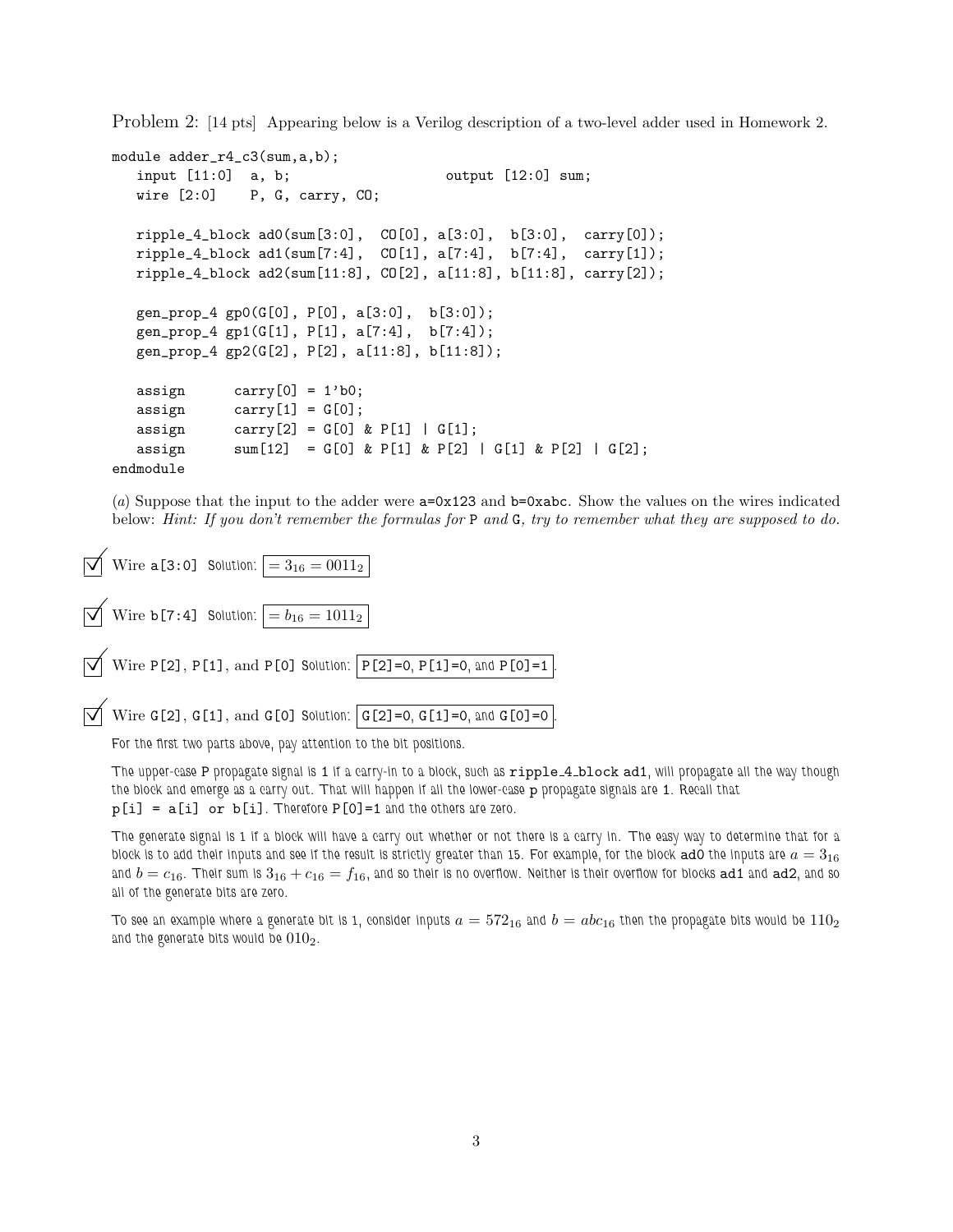Problem 3: [14 pts] Appearing below is Verilog code for a carry lookahead adder which computes the carry signals two ways. First is the conventional Old way, the second computes the same values for the carry signals but the Verilog expression is much shorter. (Code for computing carry0 to carry3 is not shown.) An actual module would use one of these ways, not both.

```
// Old Way
assign carry4 = g0 & p1 & p2 & p3 | g1 & p2 & p3 | g2 & p3 | g3;
assign carry5 = g0 & p1 & p2 & p3 & p4 | g1 & p2 & p3 & p4
               | g2 & p3 & p4 | g3 & p4 | g4;
// "New" Way:
assign carry4 = carry3 & p3 | g3;
assign carry5 = carry4 & p4 | g4;
```
(*a*) Compute the amount of time it will take to compute carry5 using the Old and "New" ways. The p and g signals are available at  $t = 0$ . All gates have a delay of one time unit, regardless of the number of inputs. Don't forget to account for carry0, carry1, ..., carry3 when necessary, they are not available at  $t = 0$ . Show work or explain your answers.

Time for carry5 using Old way: *Solution: 2 time units.*

*In the old way there is a five-input OR gate fed by four AND gates of various sizes. The inputs to these gates are all* p *and* g *signals, which are available at*  $t = 0$ . The longest path a signal has to take is through two gates and so the carry 5 signal will be available *after 2 time units.*

Time for carry5 using "New" way:

*Once* carry4 *is available,* carry5 *can be computed in two time units, one for the AND gate and one for the OR gate. The* carry4 *signal is available 2 units after* carry3*, and so on down to* carry1*. The* carry0 *signal would be the carry-in input to the circuit so its reasonable to assume that it's available at*  $t = 0$ *. Therefore, using a two-time-unit delay each for*  ${\tt carry1}$  *through* carry5*, the* carry5 *signal will not be available until 10 time units.*

(*b*) There is an advantage to "New" way (and it's not performance). However, "New" way is not the best name.

Explain the advantage of "New" way.

*In the "New" way each carry signal is computed using only two gates, fewer than the number of gates needed for the Old way. Therefore the advantage is lower cost .*

*Grading Note: Many only answered that the advantage is the Verilog is shorter and more readable. That's true, however there is also a significant difference in the underlying logic, and that had to be mentioned for full credit.*

Calling it the "New" way of building a carry lookahead adder is misleading because...

*A carry lookahead adder is supposed to compute the carry signals quickly by looking ahead at all of the inputs at once, rather than waiting for a carry signal to arrive after passing, or rippling, through the logic for the less significant bits, as happens in a ripple adder.*

*Because in the "New" way carry i must wait for carry i-1 it operates just like a ripple adder, sharing the performance disadvantage (because the carry signals take longer to arrive) and the cost advantage. Therefore, rather than being a new kind of carry lookahead adder, the "New" way is just a minor variation on the ripple adder.*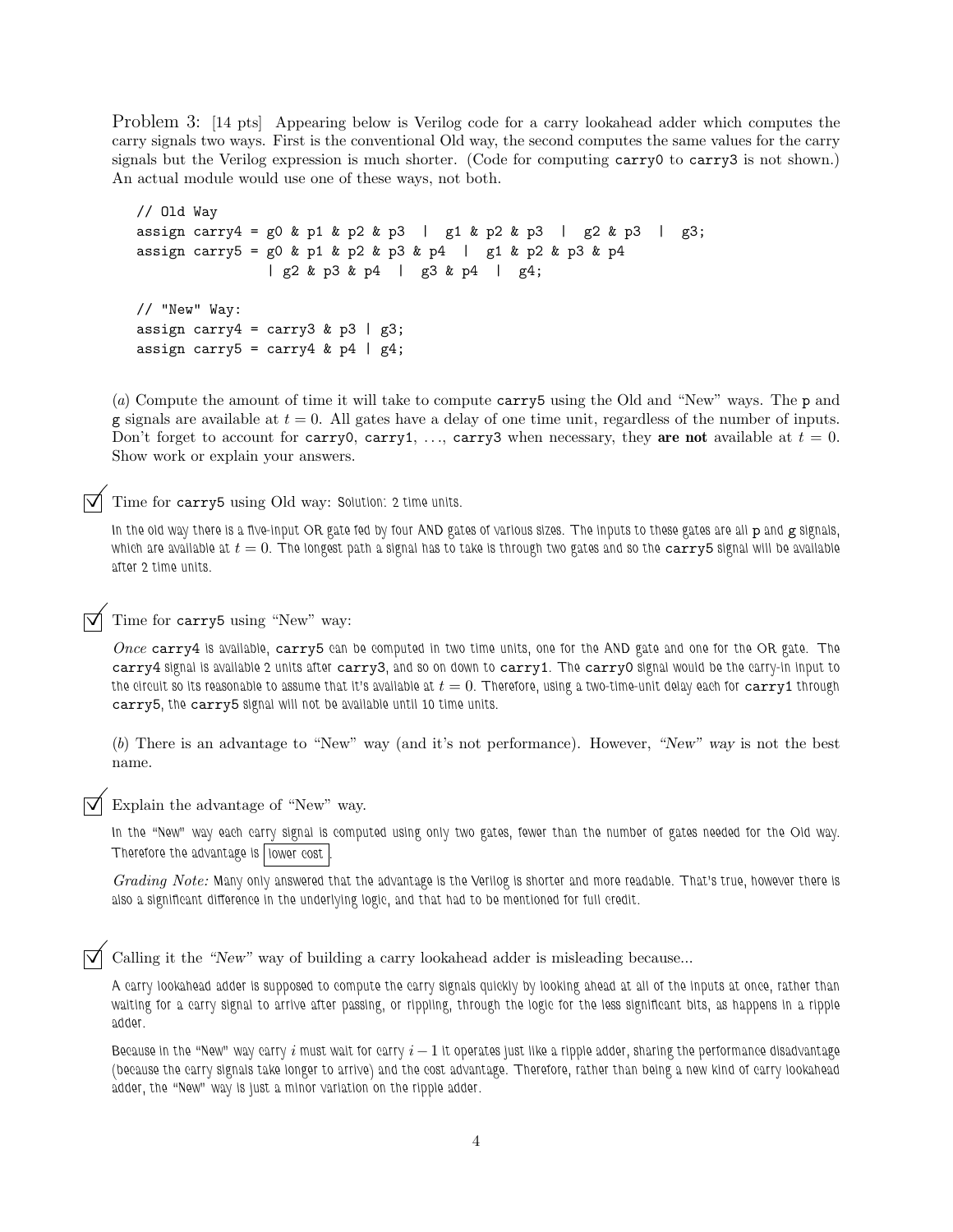Problem 4: [14 pts] Appearing below is the streamlined multiplier used in Verilog note set 7. Suppose that the multiplier is used with multiplicand=0x8a and multiplier=0x85. In the table below show the values in registers bit and product when execution reaches the indicated places in the code. The table is already filled in for the INIT block row, complete the four PP rows. Note that it takes 16 iterations to compute the product, so don't expect product to be  $8a_{16} \times 85_{16} = 47b_{16}$  in the fourth PP row.

```
module streamlined_mult(product,ready,multiplicand,multiplier,start,clk);
  input [15:0] multiplicand, multiplier;
  input start, clk;
  output product, ready;
  reg [31:0] product; <br> reg [4:0] bit;
  wire ready = !bit;
  initial bit = 0;
  always @( posedge clk )
    if ( ready && start ) begin:INIT // <- THE INIT BLOCK
       bit = 16;
       product = \{ 16' d0, multiplier \};// VALUES SHOWN WHEN EXECUTION REACHES HERE, IN THE INIT BLOCK
    end else if ( bit ) begin:PP // <- THE PP BLOCK
       reg lsb;
       lsb = product[0];product = product >> 1;
       bit = bit - 1;
       if ( lsb ) product[31:15] = product[30:15] + multiplicand;
       // SHOW VALUES WHEN EXECUTION REACHES HERE, IN THE PP BLOCK
    end
endmodule
```
 $\overrightarrow{\mathsf{M}}$  Show values for bit and product in the four PP rows table below.

| location | bit | product                  |  |  |  |  |  |  |
|----------|-----|--------------------------|--|--|--|--|--|--|
| INIT     | 16  | 0x 0000 0085             |  |  |  |  |  |  |
| PP       | 15  | SOLUTION<br>0x 0045 0042 |  |  |  |  |  |  |
| PP       | 14  | 0x 0022 8021             |  |  |  |  |  |  |
| PP       | 13  | 0x 0056 4010             |  |  |  |  |  |  |
| ΡP       | 12  | 0x 002b 2008             |  |  |  |  |  |  |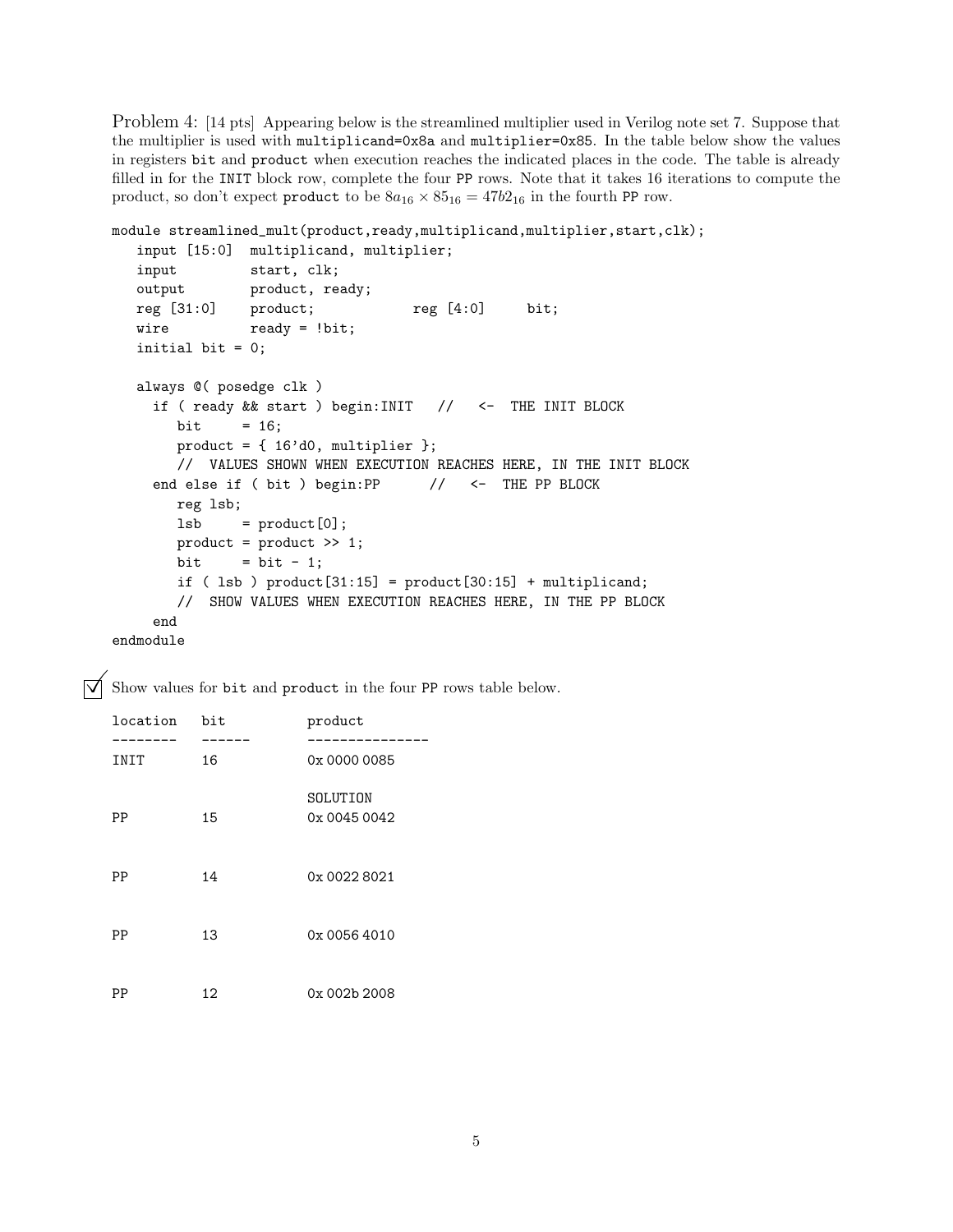Problem 5: [18 pts] Answer the computer arithmetic questions below.

(*a*) Show the longhand steps needed to multiply  $6c_{16} \times 39_{16}$  using a radix-4 (two bit) multiplication algorithm, but do not add together the partial products. Show the work in binary or hexadecimal. This is without Booth recoding. (The product is  $180c_{16}$ , but remember there is no need to add the partial products.)

Longhand steps for radix-4 (2 bit)  $6c_{16} \times 39_{16}$ :

SOLUTION:

```
0110 1100 = 0x6c* 0011 1001 = 0x39
      ---------
      0110 1100 = 1 * 1 * 0x6c011 0110 0000 = 4 * 2 * 0x6c1 0100 0100 0000 = 16 * 3 * 0x6c----------------
1 1000 0000 1100 = 0x180c <- Not required for full credit.
```
(*b*) Show the value of IEEE 754 single-precision floating point number 0x 4181 0000. For your convenience the layout of an IEEE 754 single is shown below. *Note: In the original version of this exam, the encoded number was* 0x 418 1000*, which was much smaller than intended.*



Value of number (in decimal or as a formula to compute value) is:

*Two solutions are shown, first the one to the number intended, the second to the one given on the original exam.*

*First, split* 0x 4181 0000 *into sign, exponent, significand:* 0x 4181 0000 −→ 0 10000011 00000010000000000000000*. The biased exponent is* 1000 0011 $_2$  = 131. Subtracting the bias for an IEEE single number, 127, gives an exponent of 131 $-127$  = 4*. The fraction is obtained by prepending a* 1. *to the significand, yielding* 1.0000001<sup>2</sup> *(with the trailing 0's omitted). The value* is  $1.0000001_2\times 2^4=(1+2^{-7})\times 2^4=16.125_{10}$ . The same value can be obtained by treating the significand as an integer:  $\left(1+\frac{00000010000000000000000}{2^{23}}\right)2^4$ .

*The original question asked for a conversion of* 0x 418 1000*. Those who mis-read it as* 0x 4181 0000 *were graded based on the answer above. Here is the solution for* 0x 418 1000*.*

0x 418 1000 −→ 0 00001000 00110000001000000000000*. The biased exponent is* 1000<sup>2</sup> = 8*, subtracting the bias* yields the exponent 8 $-127=-119$ . The fraction is  $1.00110000001_2\approx1.18799_{10}$  or  $1+\frac{1100000010000000000002}{{2^{23}}}$ . Applying  $\tilde{t}$ he exponent yields the value  $1.00110000001_2\times 2^{-119} \approx 1.78749\times 10^{-36}.$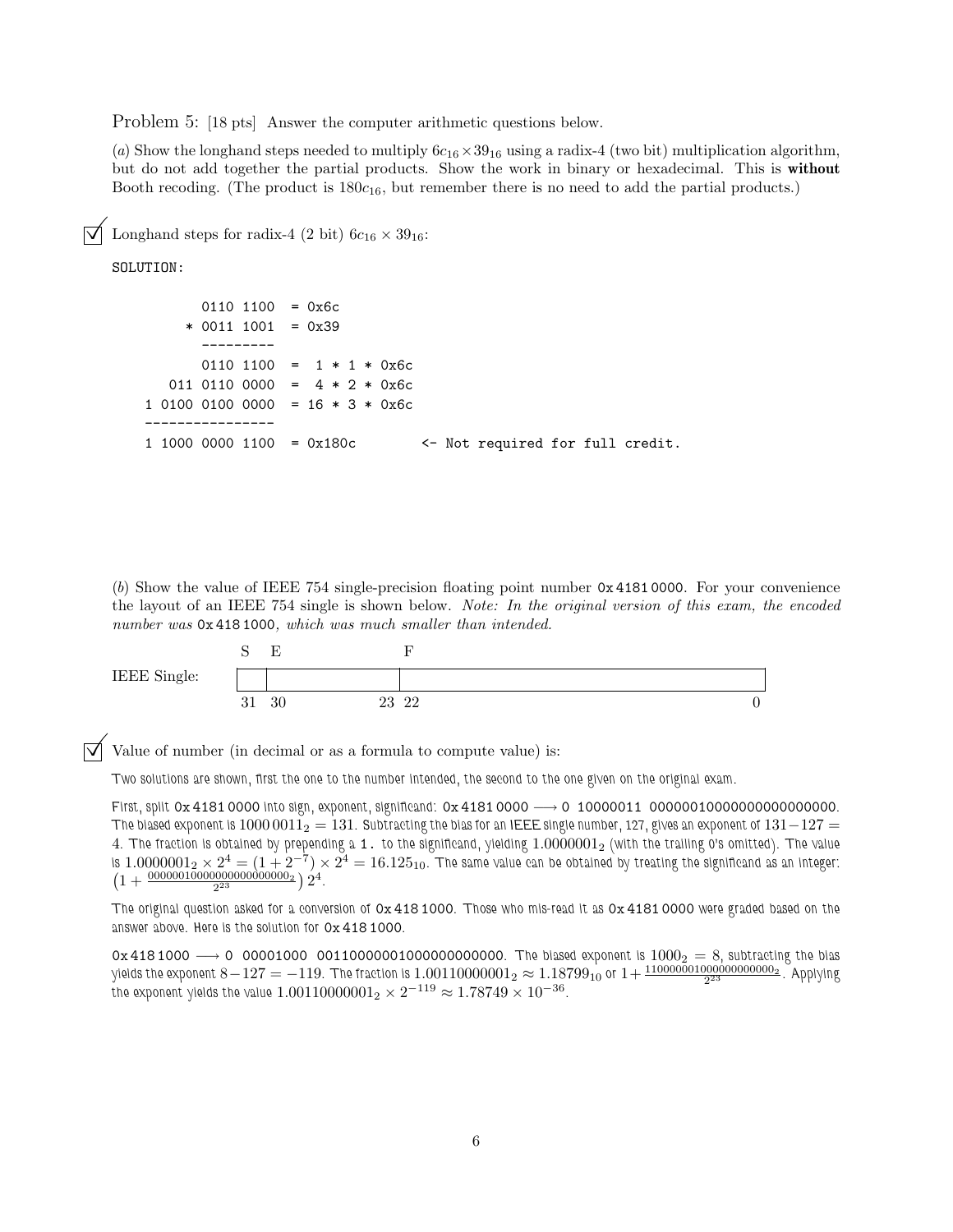Problem 6: [11 pts] Show the values in register \$s0 after the execution of each instruction below in the spaces indicated.

 $\boxed{\bigvee}$  Fill in the  $\verb|s0=$  blanks below.

| # Initial register values: \$s1 = 10, \$s2 = 20 |  |  |                                         |  |  |  |
|-------------------------------------------------|--|--|-----------------------------------------|--|--|--|
| add $$s0, $s1, $s2$                             |  |  | $#$ \$s0 = SOLUTION: 30                 |  |  |  |
| and \$s0, \$s1, \$s2                            |  |  | $#$ \$s0 = SOLUTION: 0                  |  |  |  |
| sll \$s0, \$s1, 2                               |  |  | $#$ \$s0 = SOLUTION: 40 = 101000 = 0x28 |  |  |  |
| slt \$s0, \$s1, \$s2                            |  |  | $#$ \$s0 = SOLUTION: 1                  |  |  |  |
| addi \$s0, \$s1, 30                             |  |  | $#$ \$s0 = SOLUTION: 40                 |  |  |  |
| lui \$s0, 0x4321                                |  |  | # \$s0 = SOLUTION: 0x43210000           |  |  |  |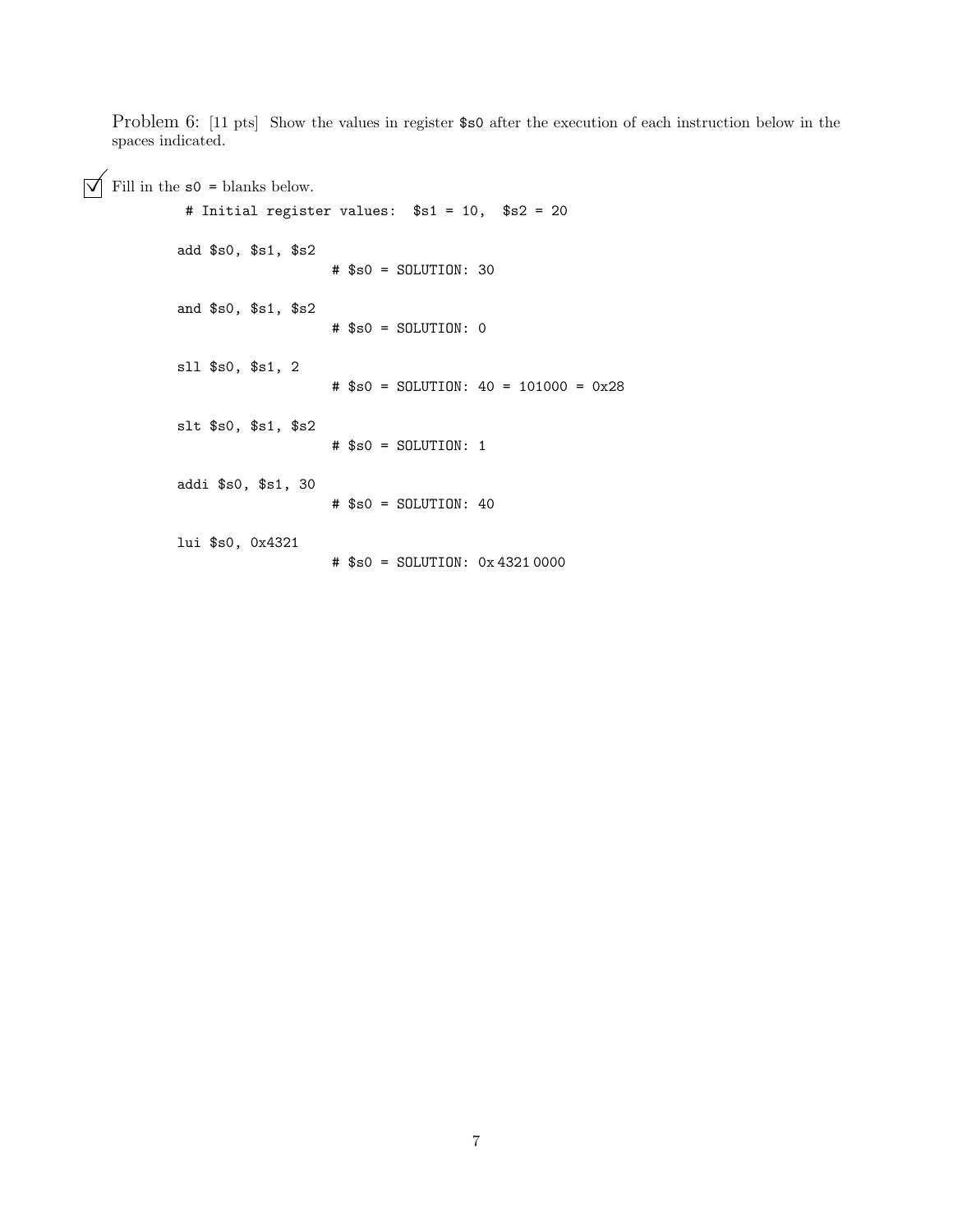Problem 7: [14 pts] Answer each MIPS encoding question below.

(*a*) Show the encoding of each assembly language instruction below. Some field values would have to be looked up in a table, for those write "look up" instead of the value. For your convenience the layout of the MIPS R and I formats are shown, answers can be written in these or they can be copied.



*We assume that the opcode is zero because it is a type-R instruction. The* sa *field (shift amount) is zero because the field is unused* by the instruction and the MIPS ISA definition usually sets unused fields to zero (preserving them for future use). The func field is *essentially a continuation of the* opcode *field for format R, and there is no way of knowing the value for* add *short of memorization, so the correct answer is* look up*. For the record, the actual value is* 0x20*.*

| Encoding for addi $$8, $9, -1$<br>ΙVΙ |        |         |       |       |   |
|---------------------------------------|--------|---------|-------|-------|---|
|                                       | opcode |         |       | imm   |   |
| The encoding is:                      |        | look up |       |       | - |
|                                       | 31     | 26 25   | 21 20 | 16 15 |   |

*Note that the destination (r8) is specified in the rt field and the source (r9) is specified in the rs field. The opcode, which was not required for full credit, is* 0x08*.*

## Encoding for sll \$10, \$11, 12

|                  | opcode |       |     |    |     |    |    | S2 |           | une* |         |
|------------------|--------|-------|-----|----|-----|----|----|----|-----------|------|---------|
| The encoding is: |        |       |     |    | . . |    | 10 |    | 10.<br>ᅩᅩ |      | look up |
|                  |        | 26 25 | ົາ1 | 20 | 16  | 15 |    | 10 |           | 'n   |         |

*The* sll *instruction uses format R and is one of the few instructions to use the* sa *field. Note that the register source operand (r11) is the* rt *field. Full credit was given for a* func *field value of* look up*, though some might have remembered that* sll 0,0, 0 *is the "official" expansion of the* nop *pseudo instruction because it's encoding is all zeros, including the* func *field.*